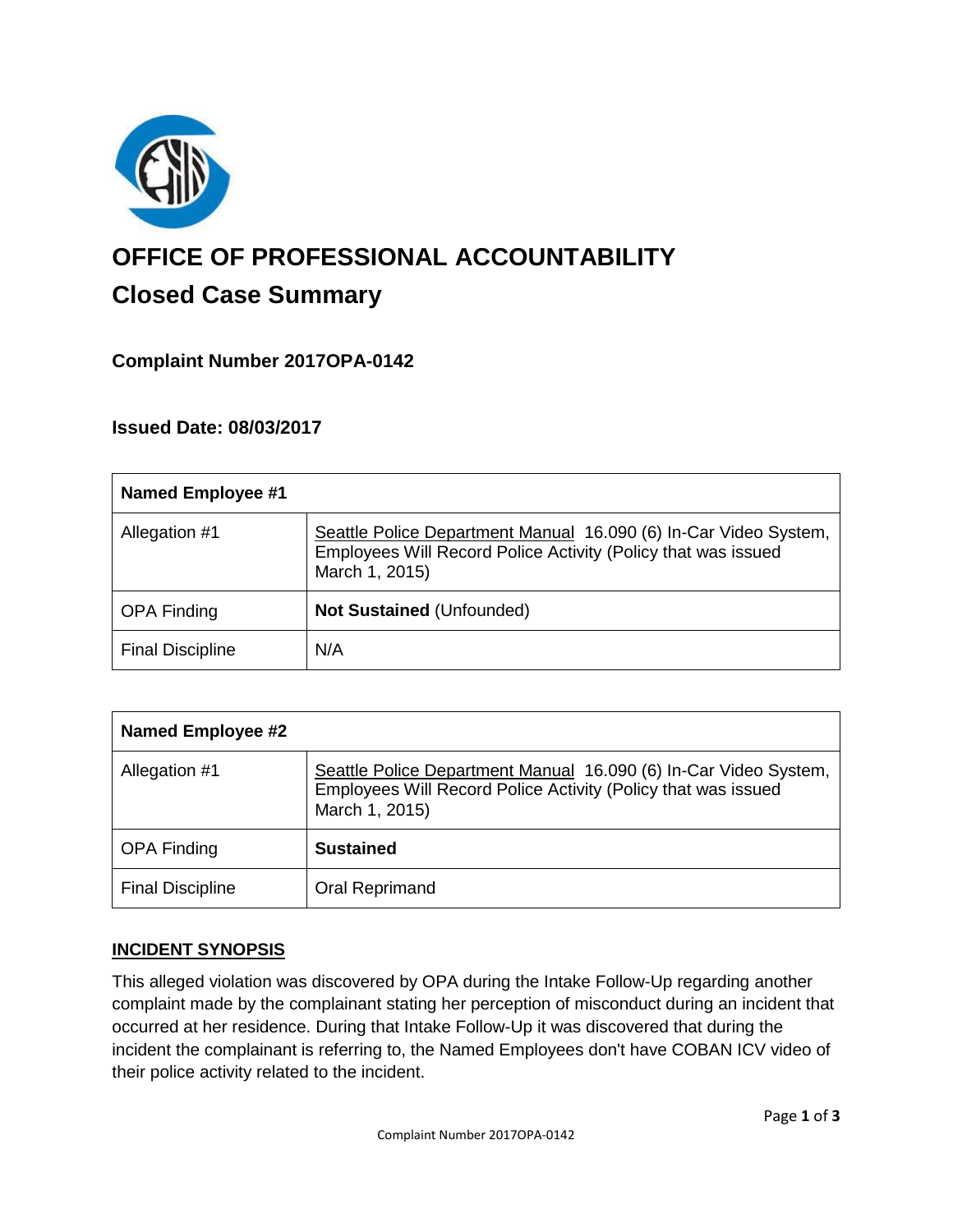## **COMPLAINT**

The complainant alleged that the Named Employees did not have ICV of their police activity related to the incident.

#### **INVESTIGATION**

The OPA investigation included the following actions:

- 1. Review of the complaint memo
- 2. Search for and review of all relevant records and other evidence
- 3. Review of In-Car Videos
- 4. Interviews of SPD employees

### **ANALYSIS AND CONCLUSION**

Named Employee #1 (NE#1) was not operating out of an ICV-equipped SPD vehicle with respect to this incident. The OPA investigation shows that NE#1 had been placed at the scene by another officer and that NE#1's ICV-equipped car was not nearby. In addition, NE#1 was dressed in non-uniform clothing as he was watching a building for a suspect and wanted not to draw attention to himself as a police officer. The evidence from the OPA investigation also shows that NE#1 did not create an audio and video recording of his police activity at the scene. Given that NE#1 was not in uniform and was not, at that time, operating an ICV-equipped police vehicle (in other words, NE#1 did not get to the scene in the ICV-equipped vehicle to which he had earlier logged), the OPA Director found that SPD Policy 16.090(6) did not apply to NE#1 at that time.

The preponderance of the evidence shows that Named Employee #2 (NE#2) did not activate the record function of his ICV prior to arriving at the scene of this incident. NE#2 cited exigency as his reason for not remembering to activate the ICV. While it is certainly understandable that NE#2 became distracted by the fact that he initially responded to an incorrect location, nonetheless, it is the Department's expectation articulated in policy that all officers will activate their ICV recording prior to arriving on the scene of police activity. In this particular case, NE#2 did not begin recording before arriving on scene and failed to record any of his police activity in this incident.

#### **FINDINGS**

#### **Named Employees #1**

Allegation #1

The OPA investigation found no evidence to support the allegation. Therefore a finding of **Not Sustained** (Unfounded) was issued for *In-Car Video System, Employees Will Record Police Activity.*